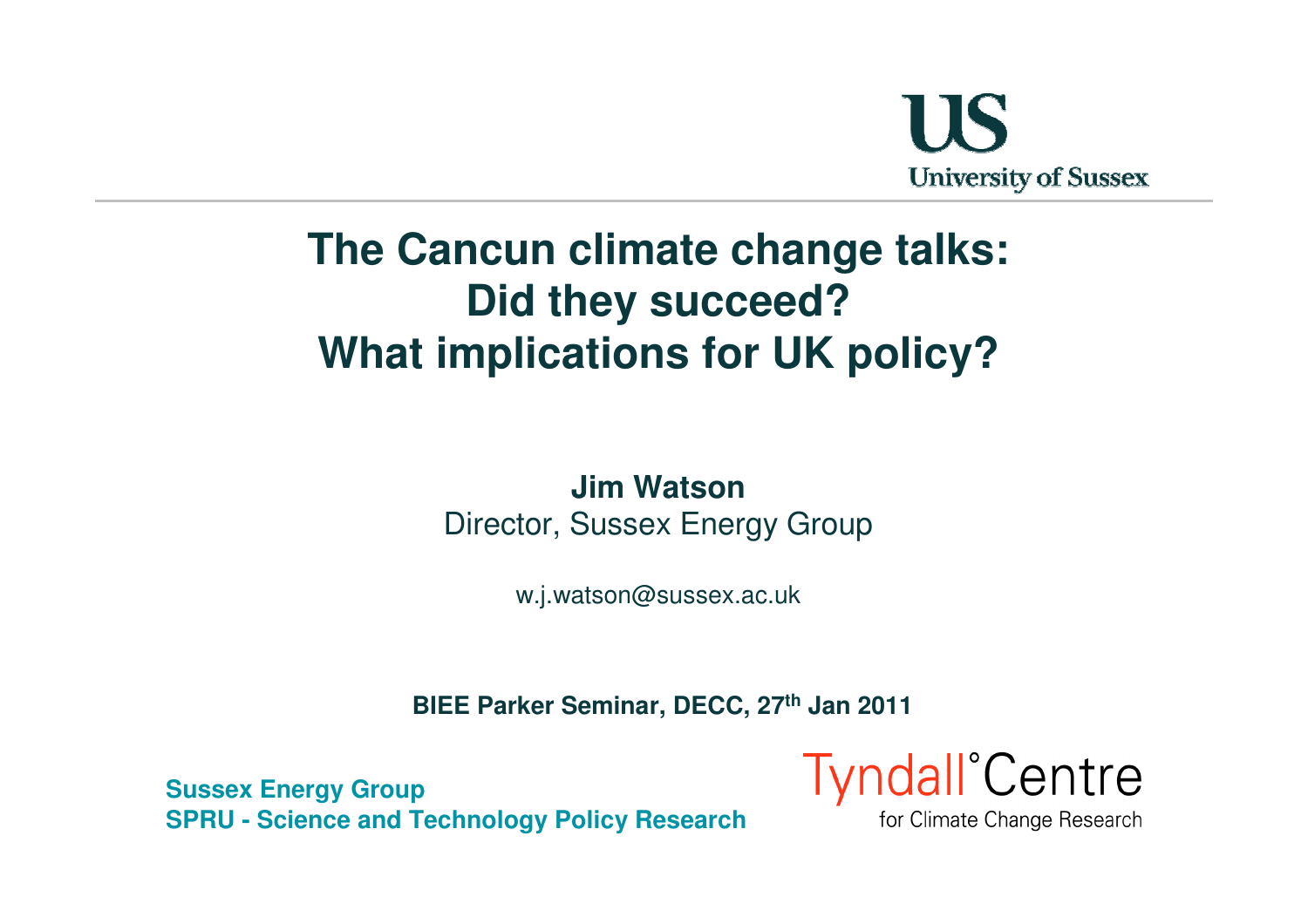# **Overview**



- **The negotiations and outcomes**
- **Technology and finance**
- **Implications for the UK**



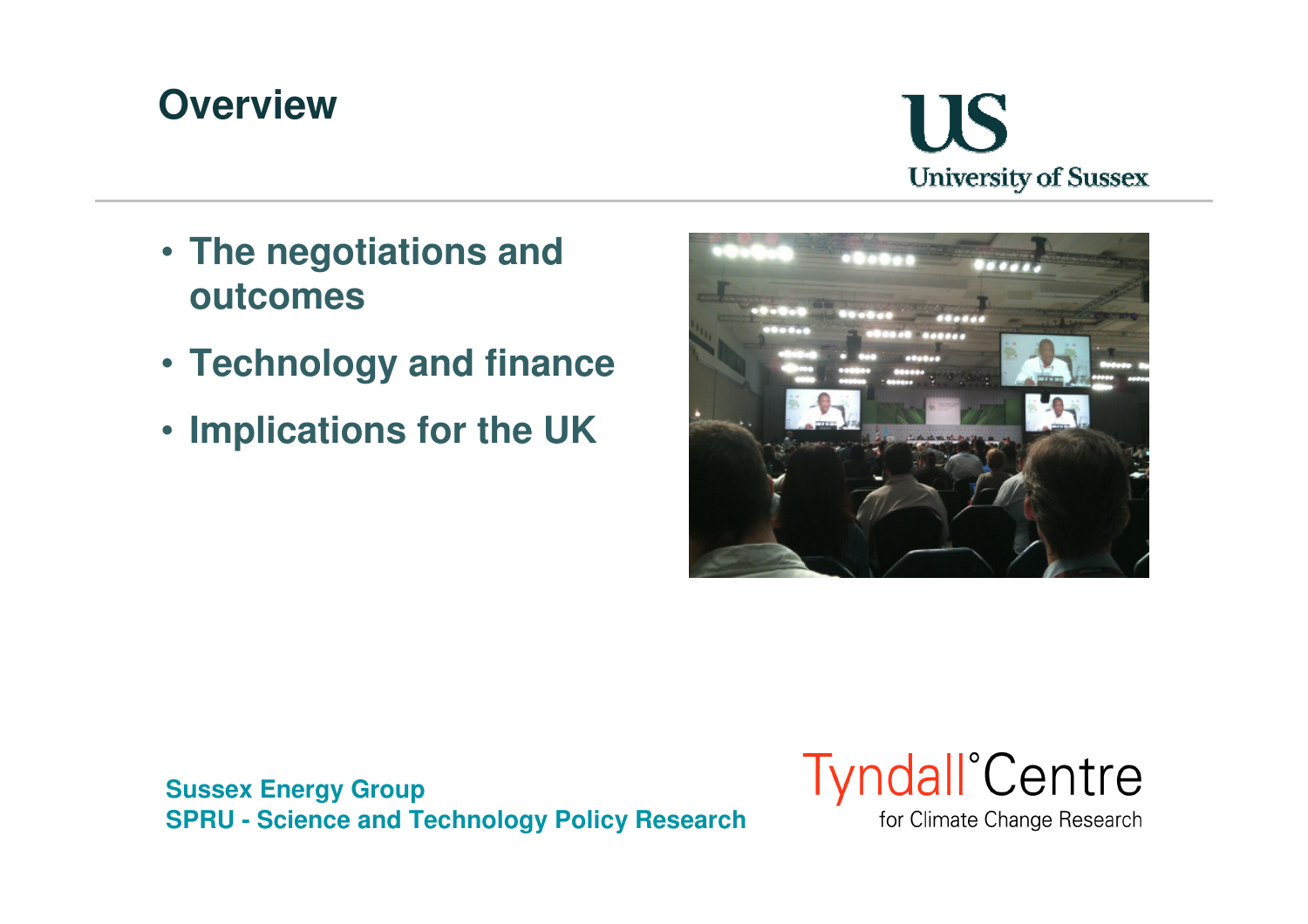# **Context: The negotiations**



- **Cancun much more constructive than Copenhagen**
	- Chairing and negotiations process more inclusive
	- Less of a media circus
	- Lower expectations helped; carefully managed by Mexican hosts
- **Some have argued that a lack of focus on 'achievingthe big deal' was a good thing**
- **UN process itself was on trial. Some feared a collapse of legitimacy, but it passed the test (for now)**

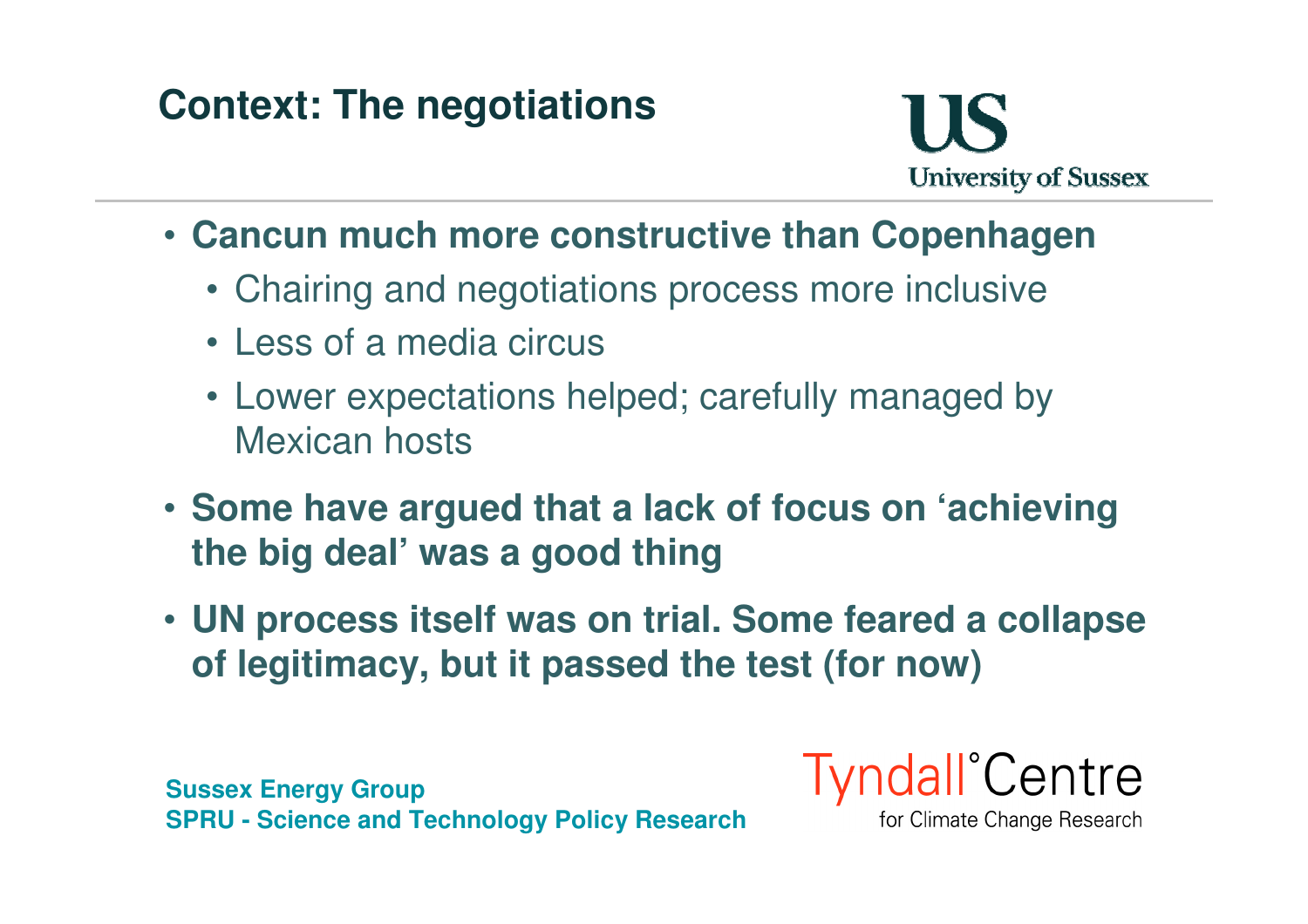# **Context: the negotiations**



**'Consensus requires that everyone is given the right to be heard and have their views given due consideration, and Bolivia has been given this opportunity. Consensus does not mean that one country has the right of veto, and can prevent 193 others from moving forward after years of negotiations on something that our societies and future generations expect.'**

#### **COP President Patricia Espinosa, Dec 2010**

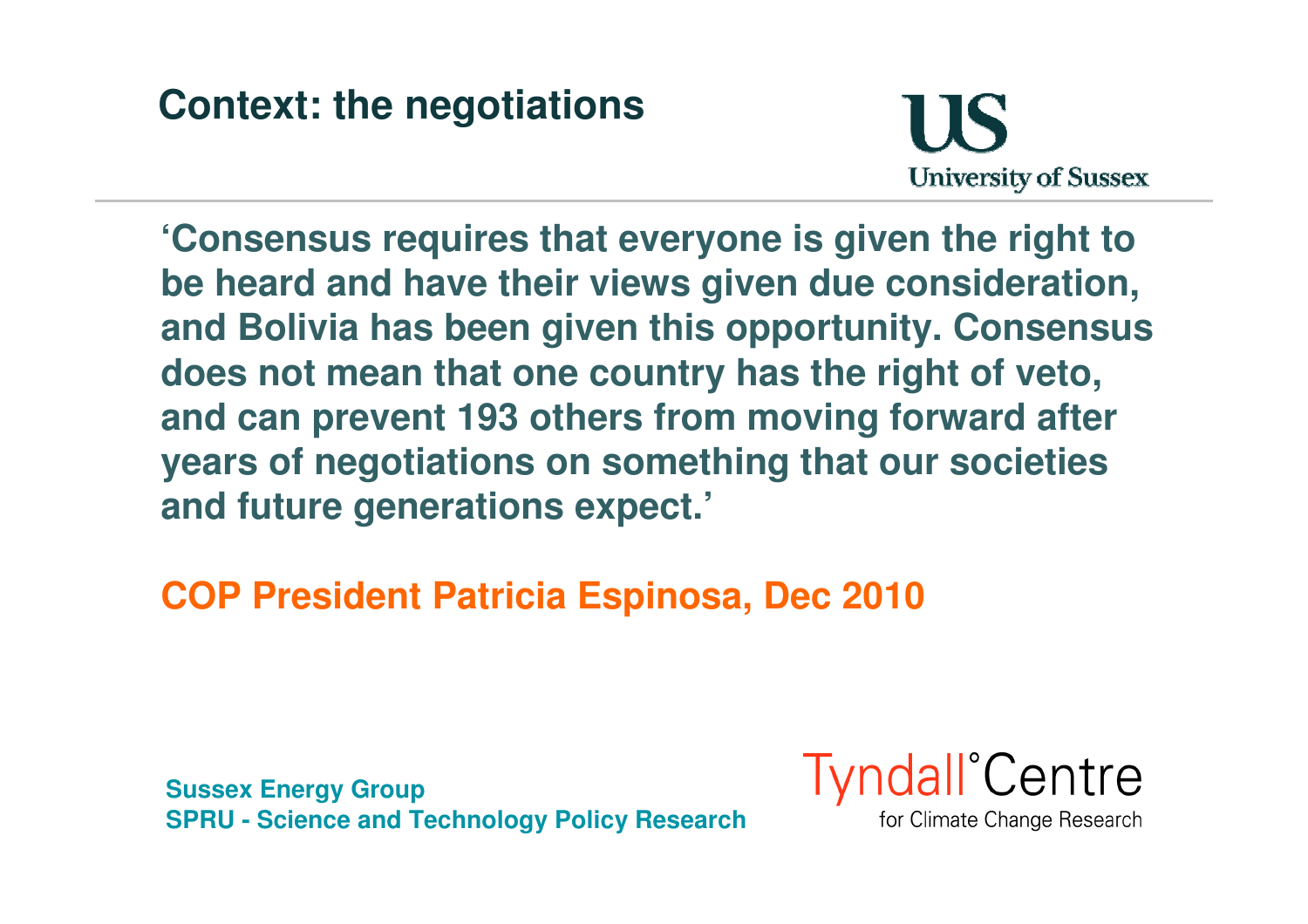# **Context: The negotiations**Positive outcomes



- **Two degrees target and a peak in emissions 'as soonas possible' agreed in official text.**
- **Also acknowledges calls for a 1.5°C target, which would be very hard to achieve**
- **Monitoring, reporting and verification (MRV) not asdivisive as expected between China and the USA**
- **Progress on technology: a new architecture for Climate Technology Centre and Network**
- **Also on financing through Green Climate Fund, with controversial role for World Bank**

**Sussex Energy GroupSPRU - Science and Technology Policy Research** **Tyndall**<sup>°</sup>Centre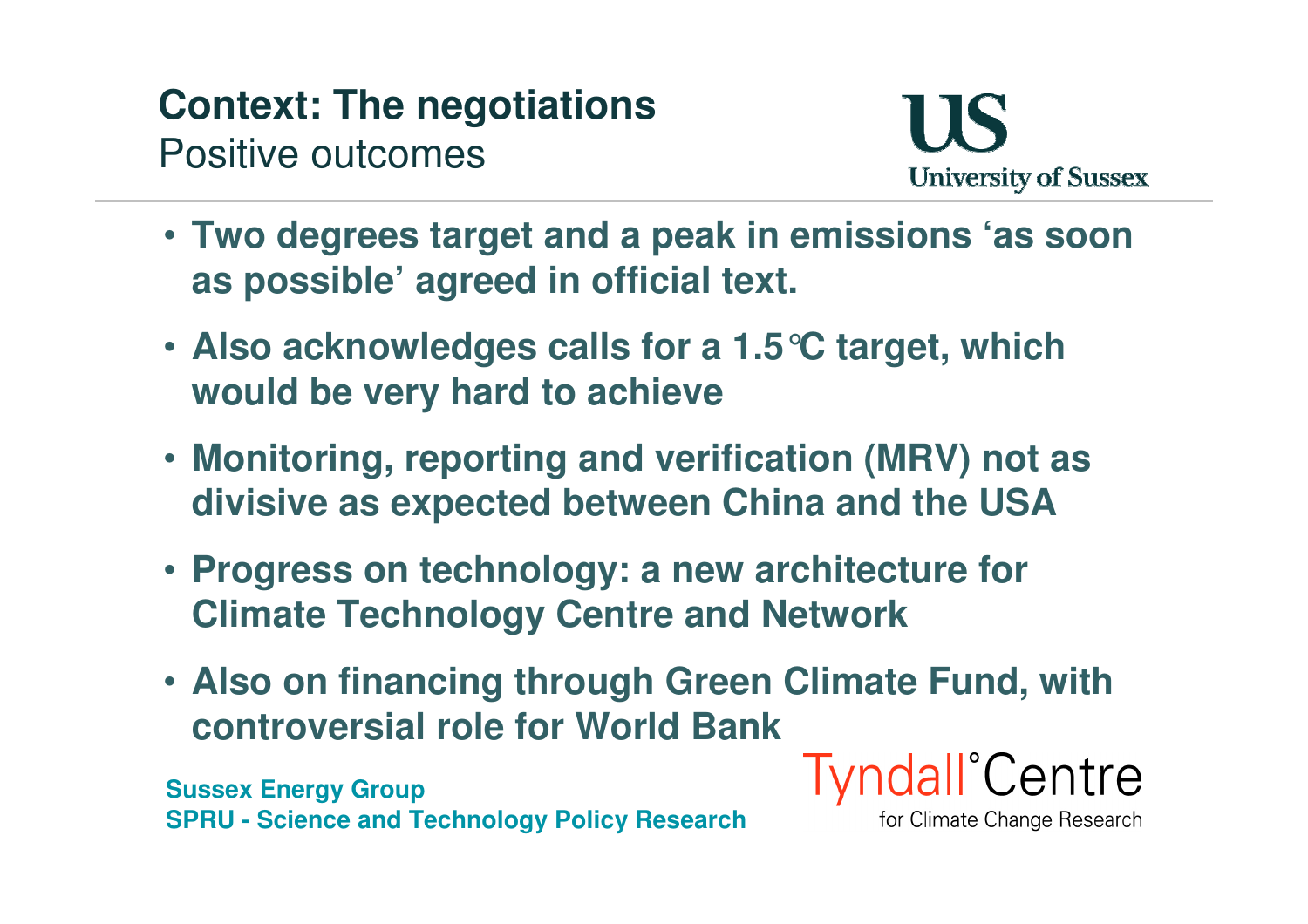# **Context: The negotiations**What didn't go so well



- **Fault line over next Kyoto commitment period: blunt refusal of Japan to sign up (alongside other Annex 1 parties). COP17 in Durban will need to deal with this.**
- **Lack of further progress on long-term targets within agreement on Long Term Co-operative Action (though it formalised those in Copenhagen Accord)**
- **Misgivings about fast start financing (e.g. lack of adaptation projects, double counting of existing aid)**
- **There is still along way to go: the gap between science and politics remains large**

**Sussex Energy GroupSPRU - Science and Technology Policy Research**

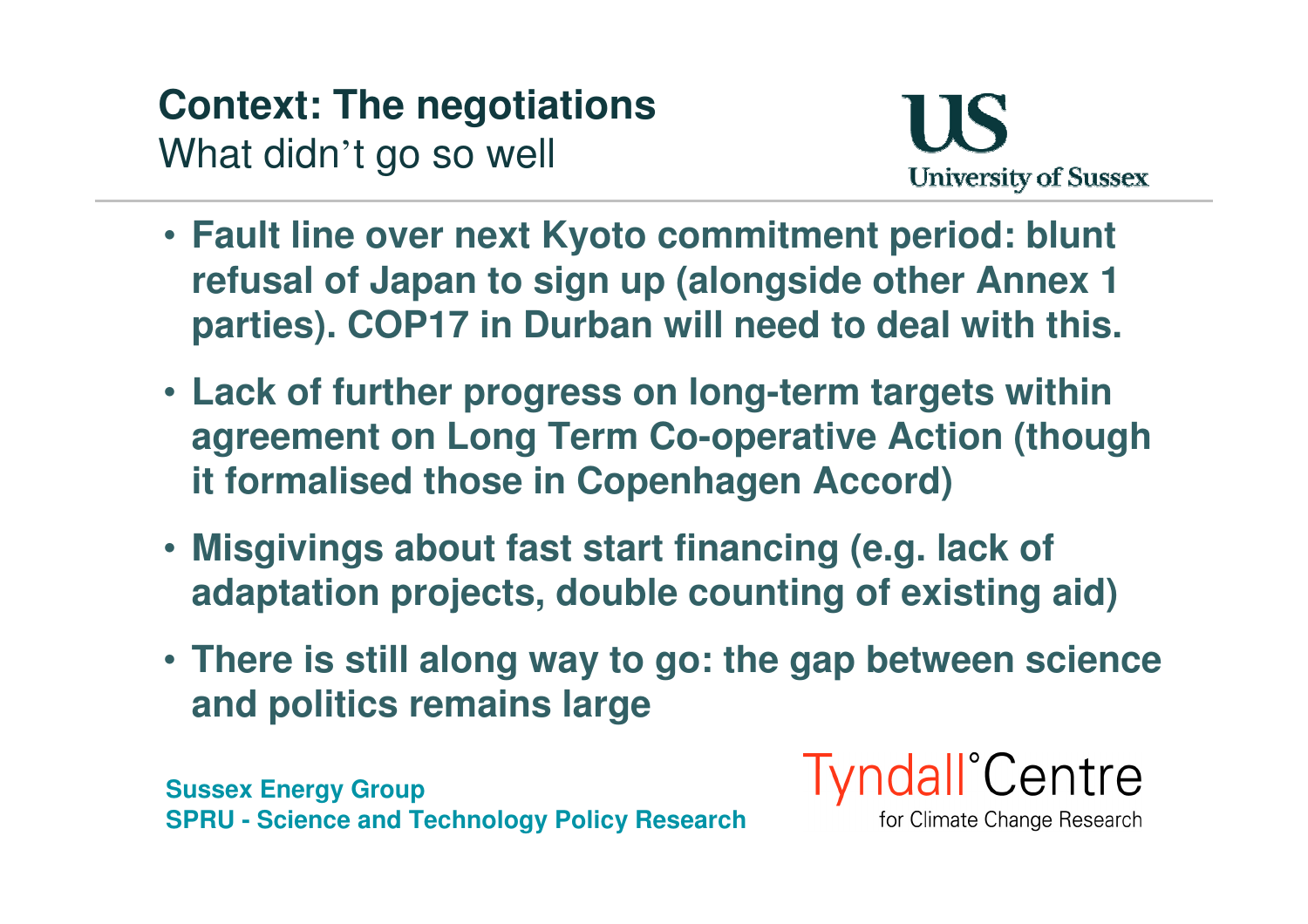# **Context: The negotiations**Annex 1 pledges at Copenhagen



| <b>Party</b>     | <b>Pledge</b> | <b>Base year</b> | <b>From 1990</b>   |
|------------------|---------------|------------------|--------------------|
| <b>Australia</b> | $5/15/20\%$   | 2000             | $+13\%$ to $-11\%$ |
| Canada           | 17%           | 2005             | $+3%$              |
| <b>EU</b>        | 20/30%        | 1990             | $-20\%$ / $-30\%$  |
| Japan            | 25%           | 1990             | $-25%$             |
| <b>Russia</b>    | $15 - 25%$    | 1990             | $-15\%$ to $-25\%$ |
| <b>USA</b>       | 17%           | 2005             | $-3%$              |

Source: Committee on Climate Change 4<sup>th</sup> budget report

**Sussex Energy GroupSPRU - Science and Technology Policy Research**

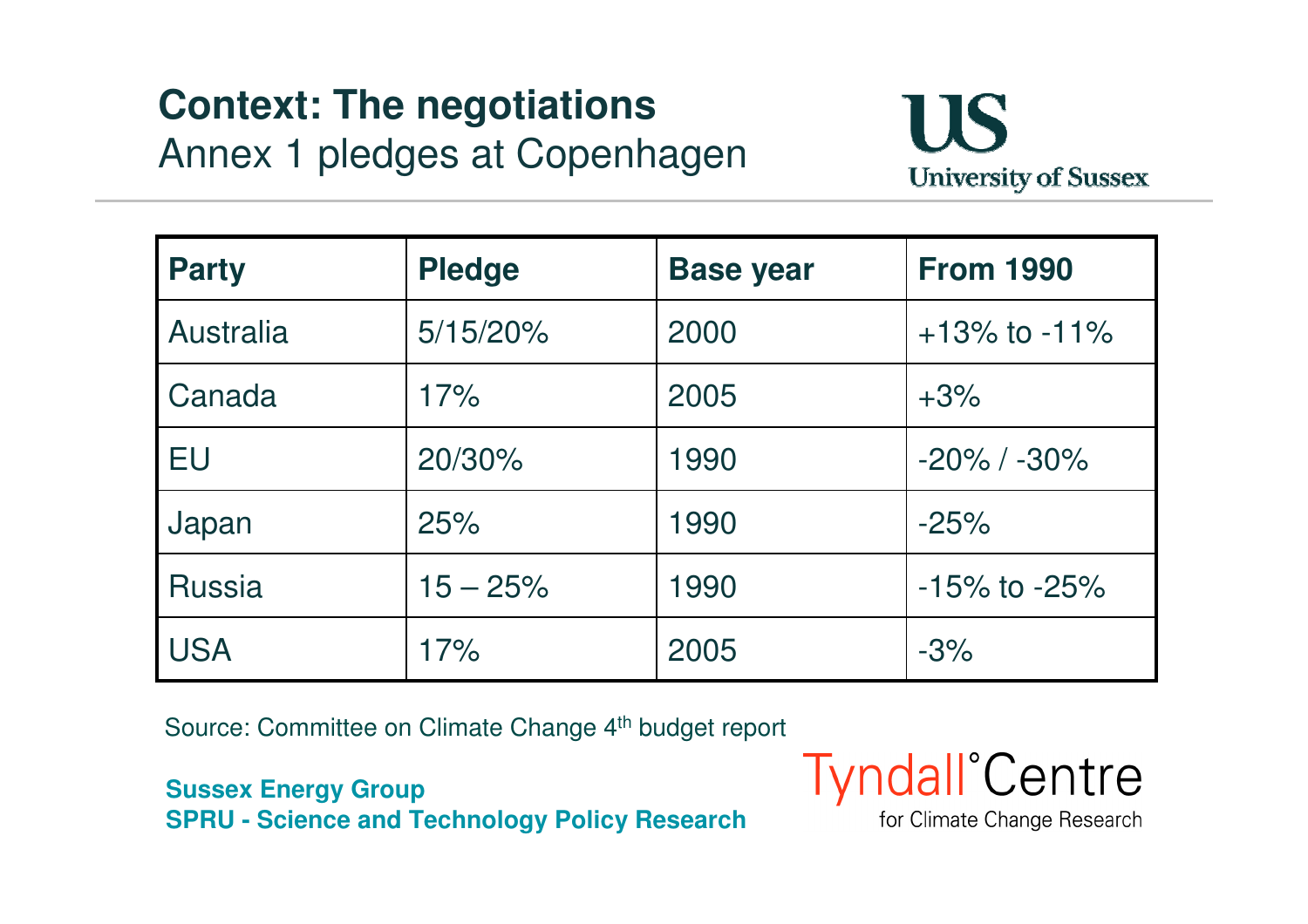# **Context: The negotiations**Developing country pledges



| <b>Party</b>        | <b>Pledge</b> | <b>Base year</b> | <b>Pledge</b>    |
|---------------------|---------------|------------------|------------------|
| <b>Brasil</b>       | 36-39%        | <b>2020 BAU</b>  | <b>Reduction</b> |
| China               | 40-45%        | 2005             | Intensity redn   |
| India               | $20 - 25%$    | 2005             | Intensity redn   |
| Indonesia           | 26%           | <b>2020 BAU</b>  | <b>Reduction</b> |
| <b>Mexico</b>       | 30%           | <b>2020 BAU</b>  | <b>Reduction</b> |
| <b>South Africa</b> | 34%           | <b>2020 BAU</b>  | <b>Reduction</b> |
| South Korea         | 30%           | <b>2020 BAU</b>  | <b>Reduction</b> |

Source: Committee on Climate Change 4<sup>th</sup> budget report

**Sussex Energy GroupSPRU - Science and Technology Policy Research**

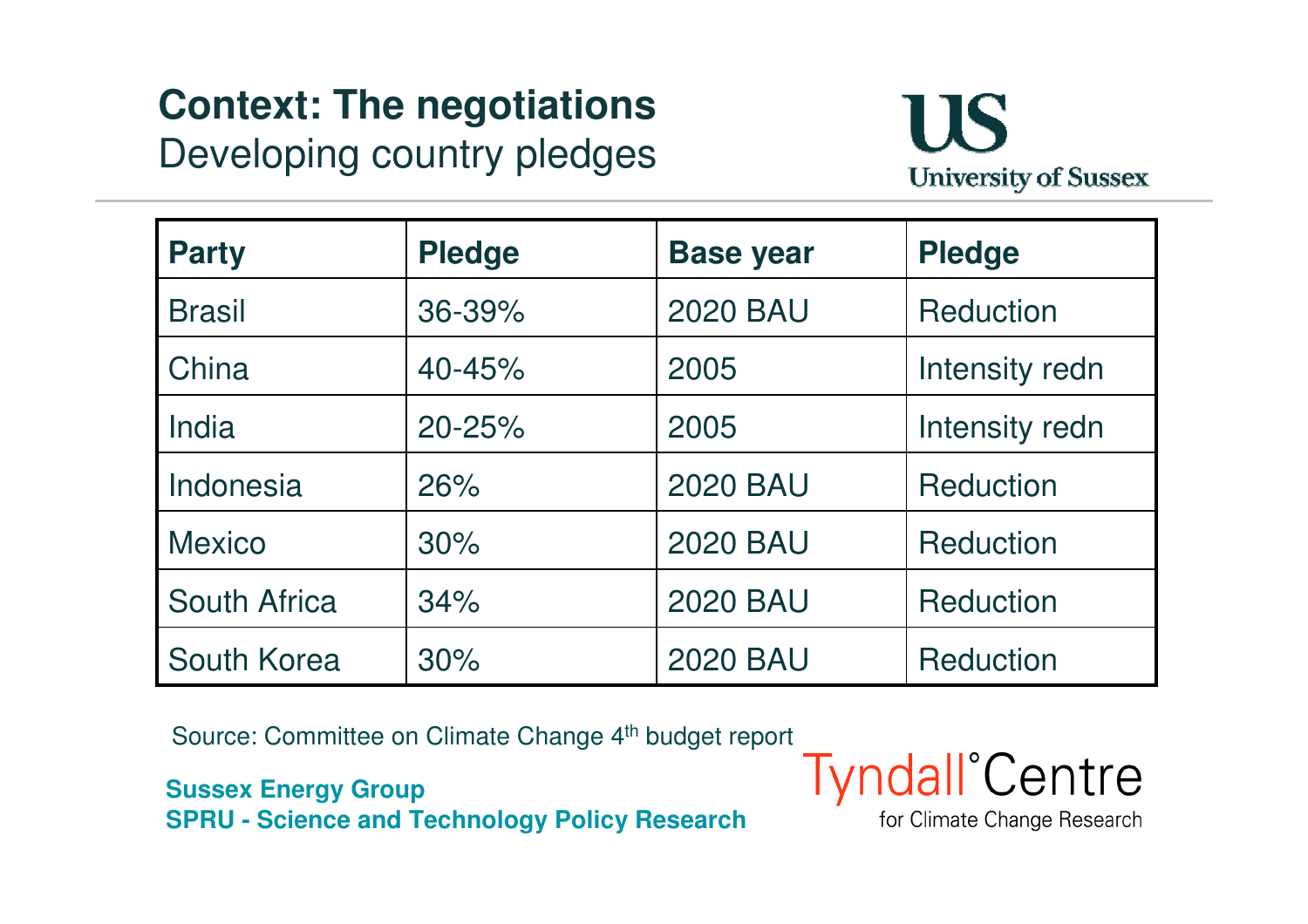### **US Climate Policy**American Clean Energy and Security Act of 2009

IIS **University of Sussex** 

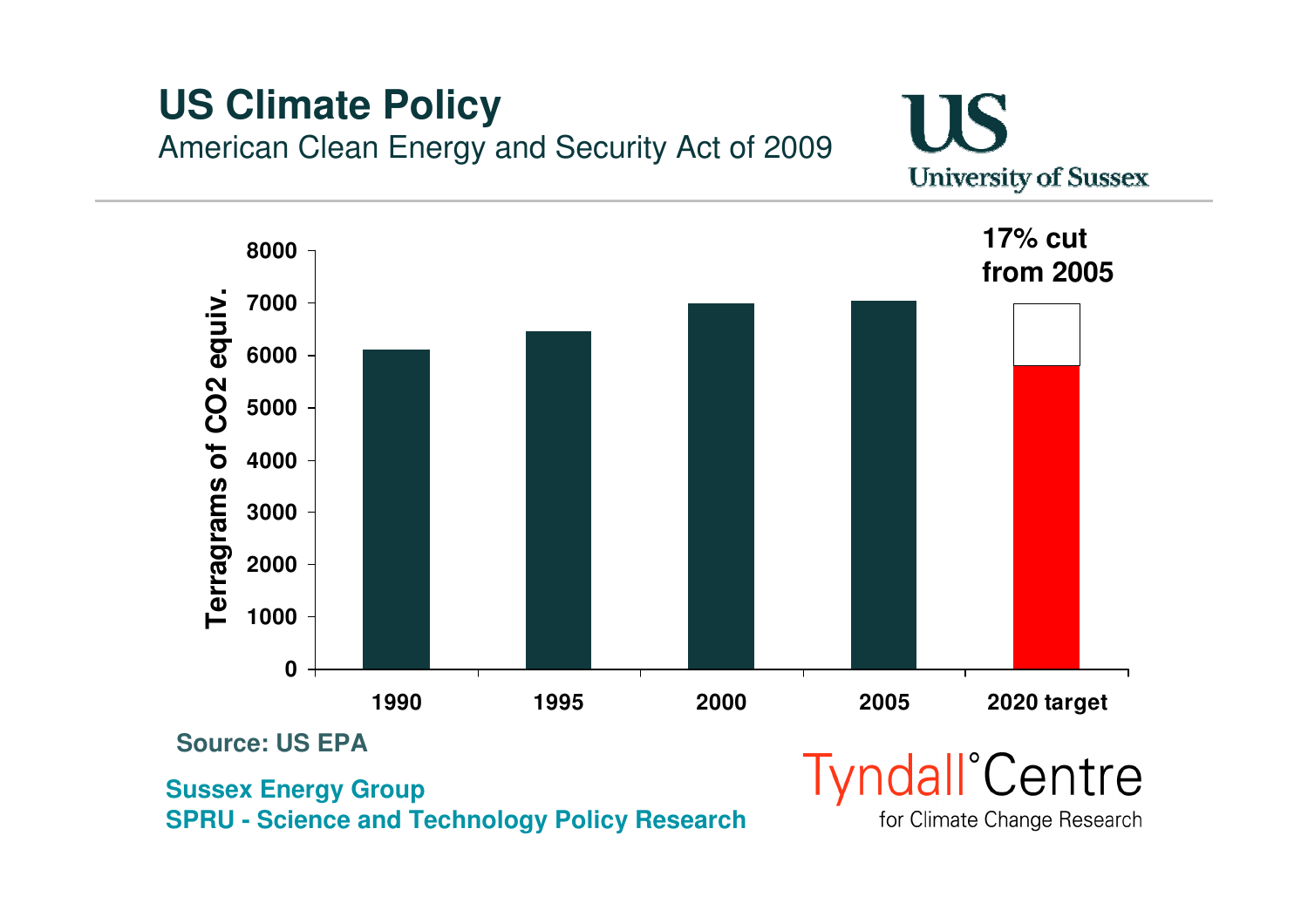### **US Climate Policy**American Clean Energy and Security Act of 2009

IIS **University of Sussex** 

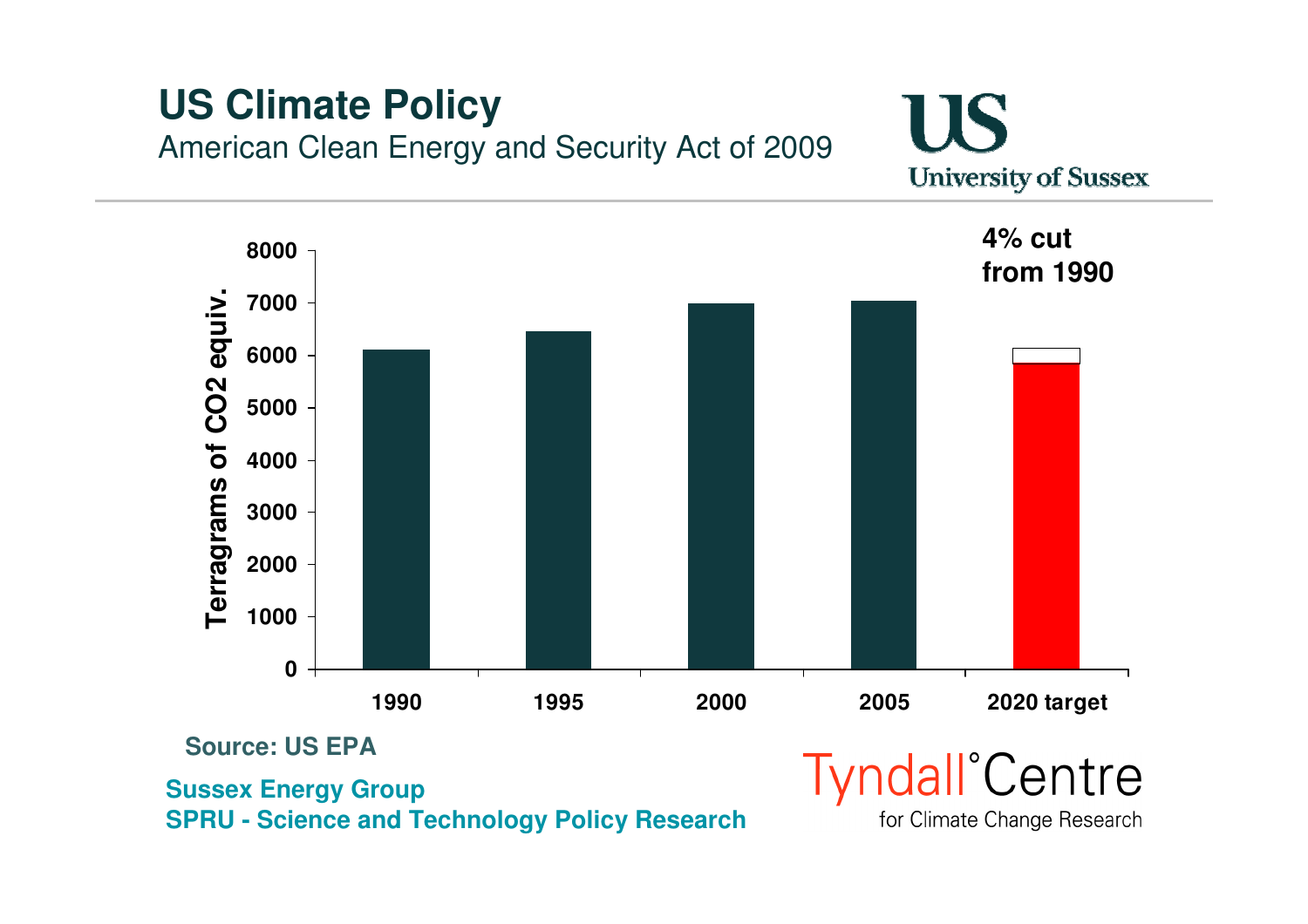#### **Context: The negotiations**Are we on track?



- **Views differ enormously on whether the 2 degrees target is possible and achievable**
- **According to the CCC's 4th report:**
	- High end of ambition (and no 'hot air' banking): 48Gt CO2e by 2020. Consistent with 2 degrees pathway.
	- – But, low end of ambition plus banking and land usechange may mean 54 Gt CO2e by 2020. This is not!
- **But some argue that such assessments are too optimistic, both on 'carbon budget' for 2 degrees and on realism of pledges**

**Sussex Energy GroupSPRU - Science and Technology Policy Research**

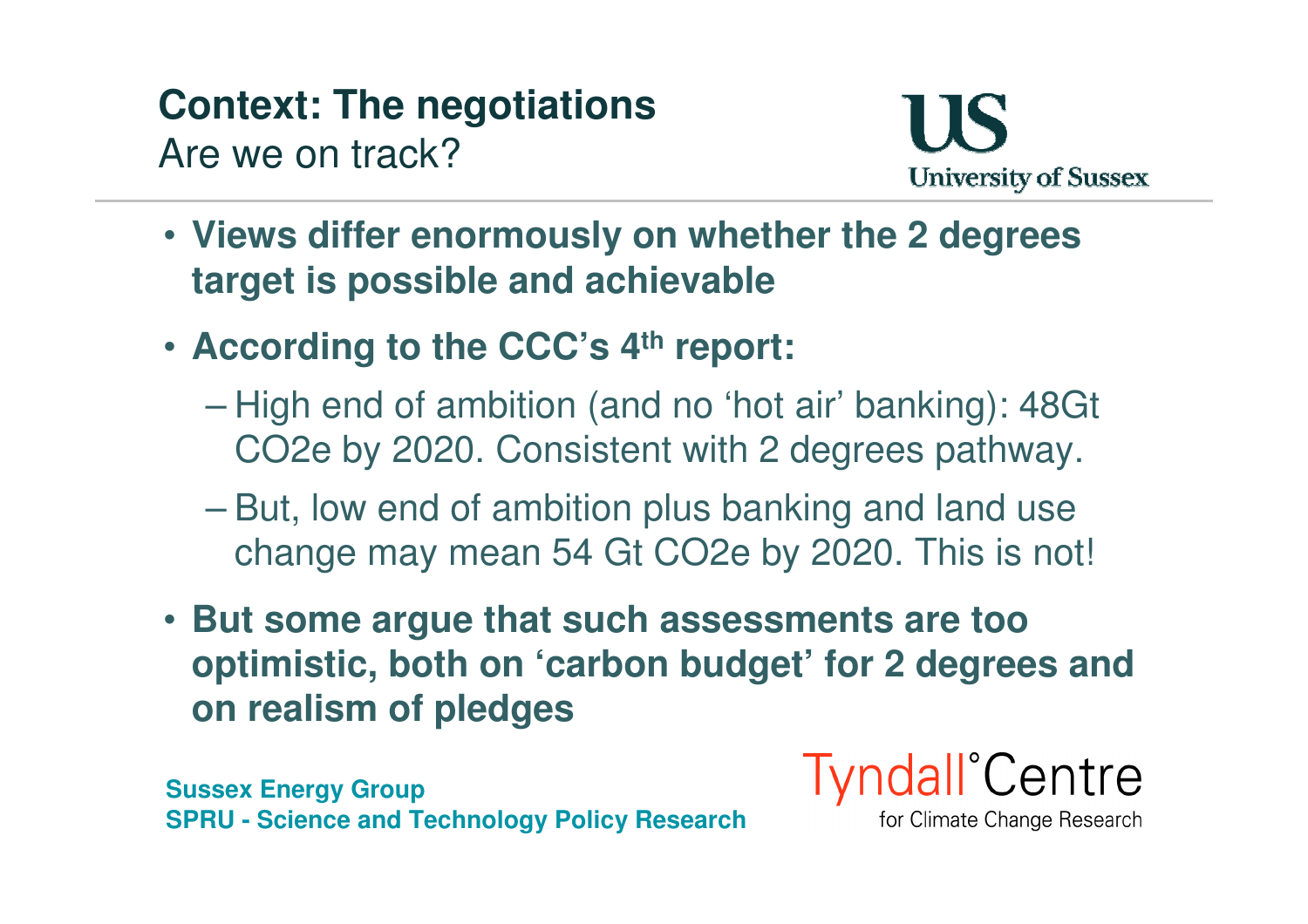# **Context: The negotiationsTechnology**



- **Long-standing view that 'technology transfer' has not delivered for developing countries**
- **Momentum has built in last 18 months behind concept of new network of 'low carbon innovation centres'**
- **Many views and interpretations about what these would do, how they would be governed etc**
- **Discussion strangely divorced from separate financediscussion despite obvious links**
- **Our research is one of several programmes internationally that is seeking to inform development of this strand of negotiations**

**Sussex Energy GroupSPRU - Science and Technology Policy Research**

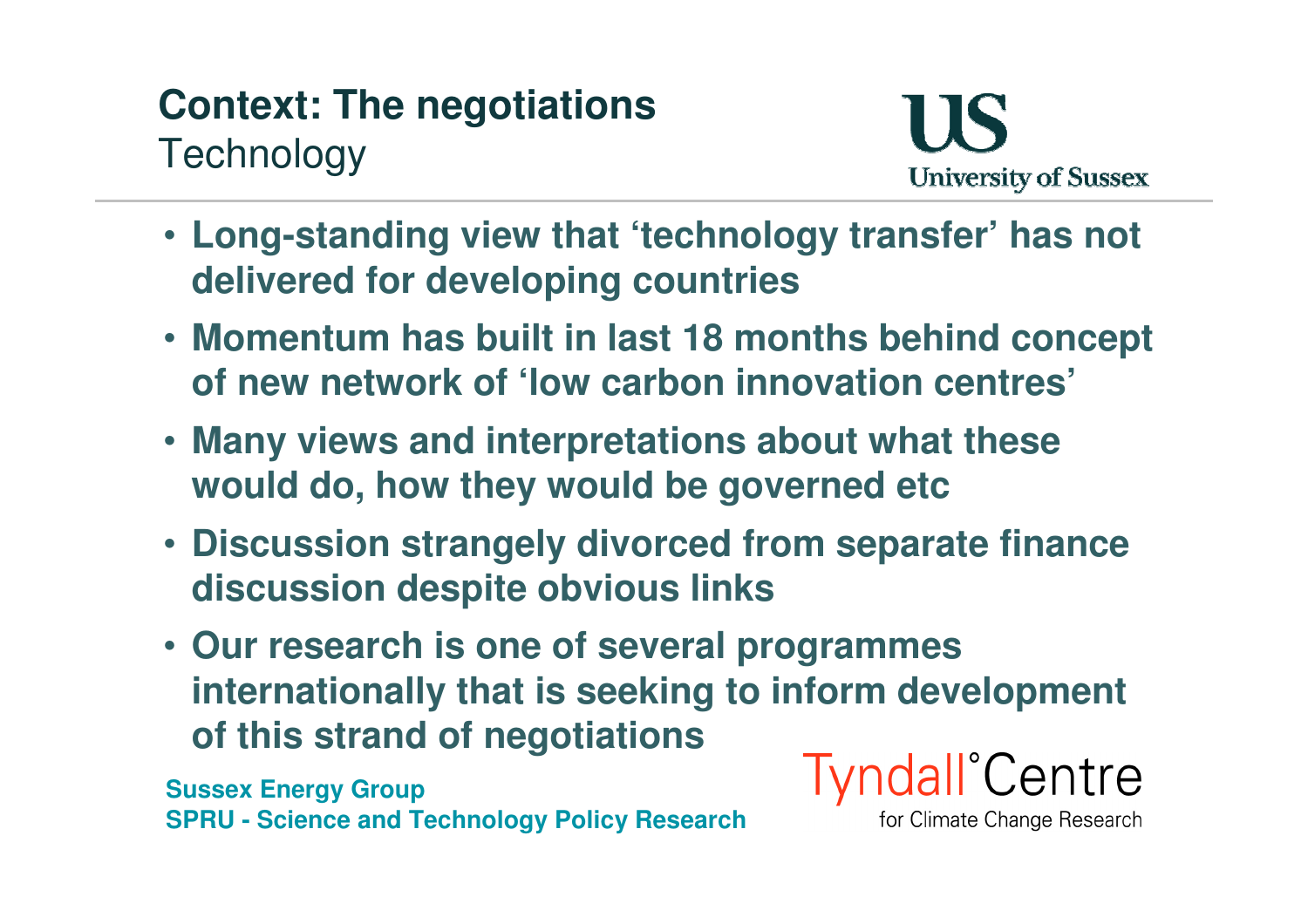# **Why technology transfer?** A key source of low carbon innovation





**Sussex Energy GroupSPRU - Science and Technology Policy Research**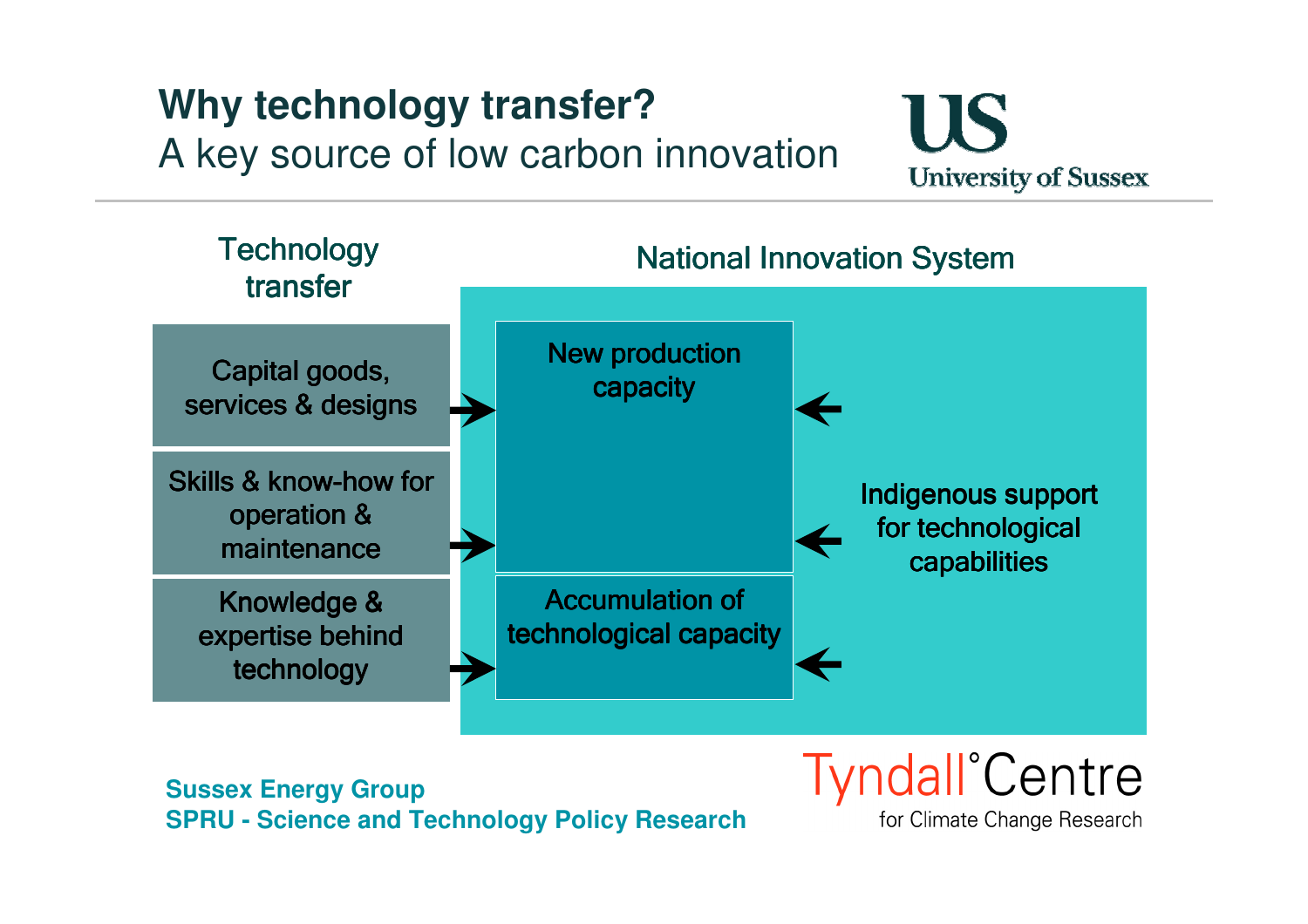# **Why technology transfer?**



**Three rationales for our broad approach:**

- **Strengthens the capacity of developing country firms and organisations to 'learn by doing'**
- **Many low carbon technologies need to be adapted to local circumstances**
- **Contributes to 'catching up' strategies within developing country firms and industries**

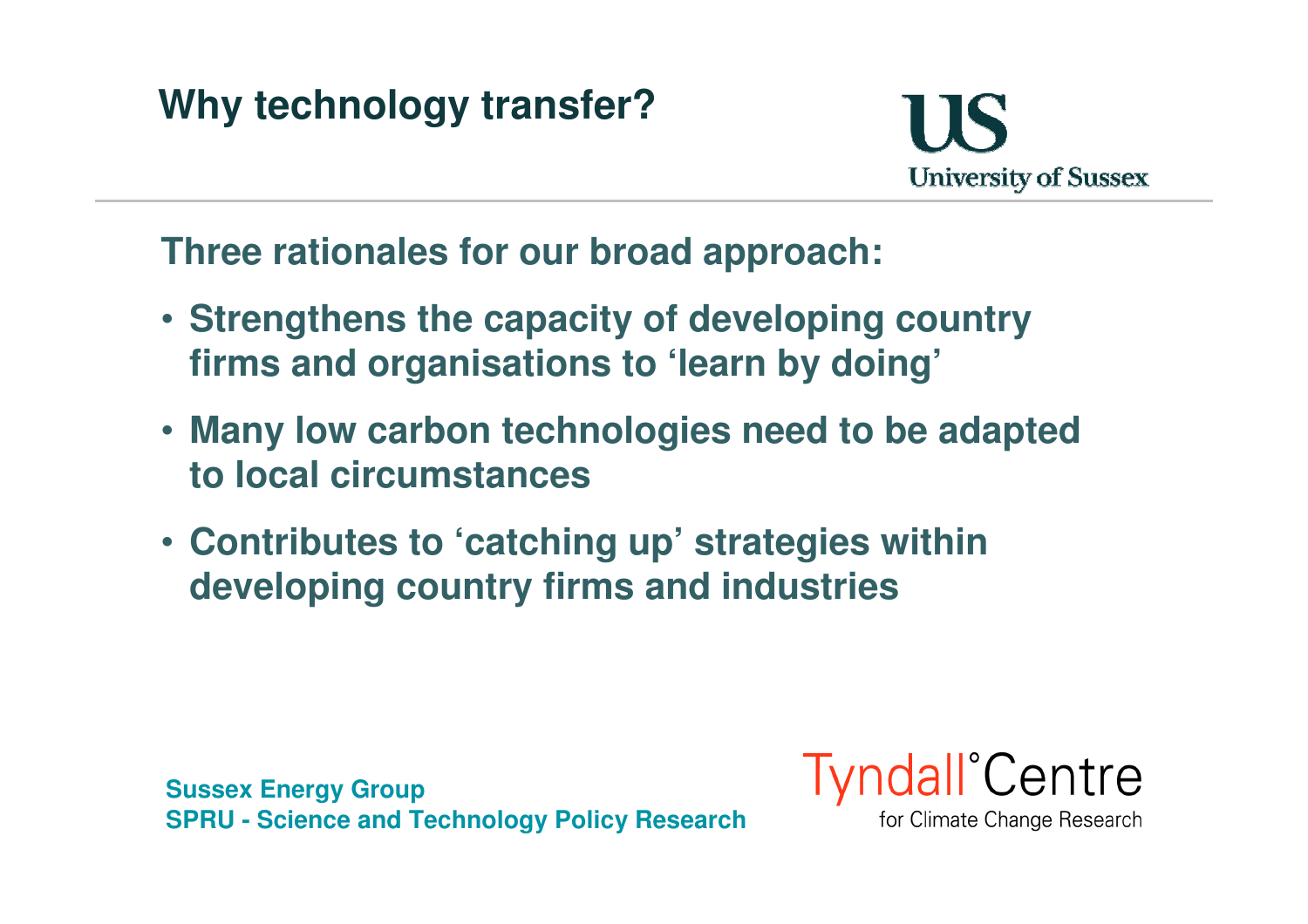**Why technology transfer?**Not enough progress made



**'Regrettably, we haven't seen substantive progress in the sharing of these [low carbon] technologies. … There is a need to develop institutions and finance … to transfer technologies on concessional terms whilst safeguarding intellectual property rights'**

**Zeng Peiyan, former Chinese Vice-Premier, May 2010**

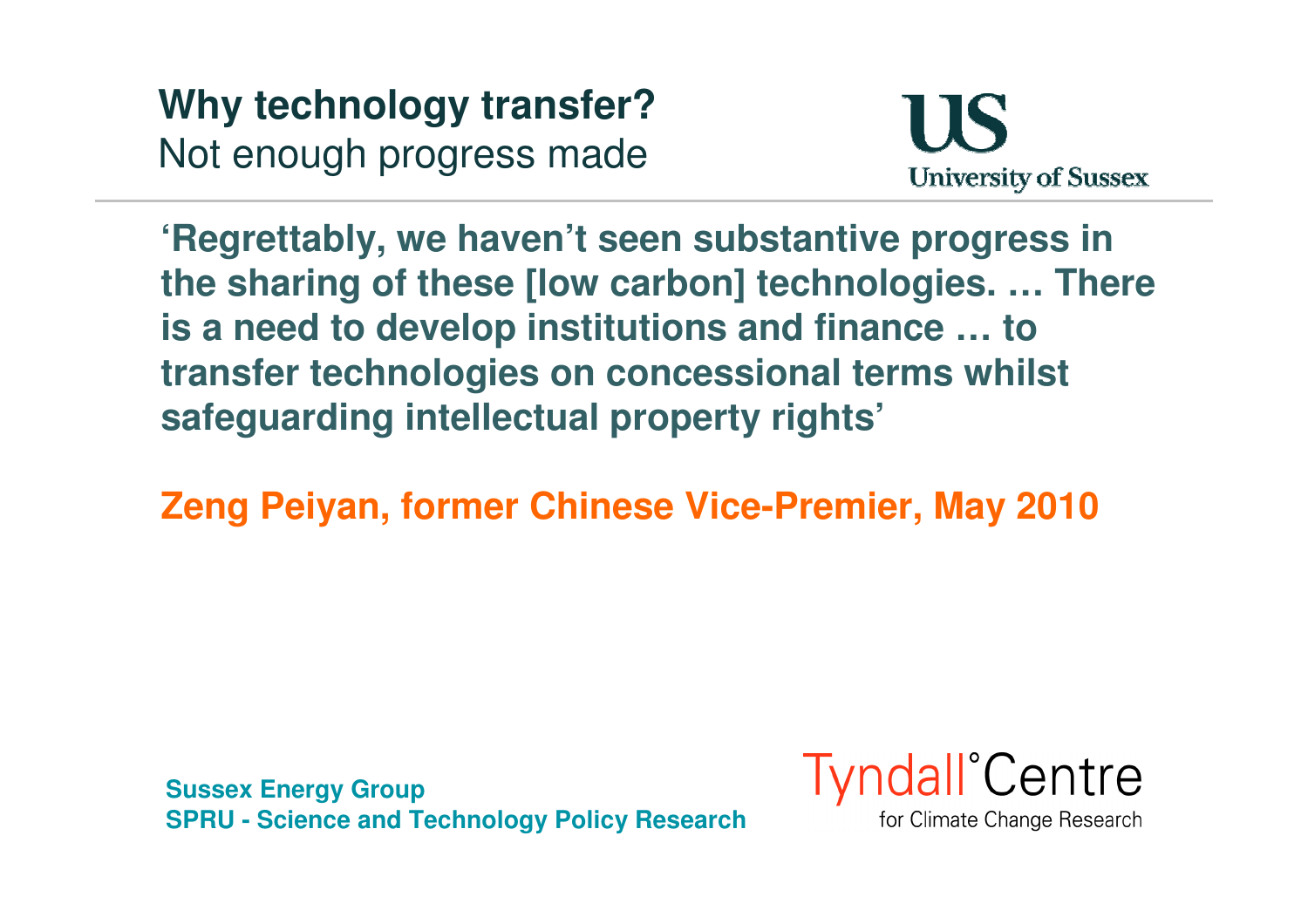# **Climate Technology Centres**

Reflections on the Cancun Agreements



- **Text on Long-Term Cooperative Action focuses on one Climate Technology Centre (CTC) and Network**
- **Signals abolition of Expert Group on Tech Transfer**
- **Shopping list of activities that 'could be considered': mentions many good things (including finance)**
- **Risk of monolithic, top down approach which doesn't fit well with our evidence / experience**
- **Network could be more plural and context-specific**
- **Existing agencies (e.g. GEF / World Bank) positioning to run the CTC – but can they deliver?**

**Sussex Energy GroupSPRU - Science and Technology Policy Research**

for Climate Change Research

**Tyndall**<sup>°</sup>Centre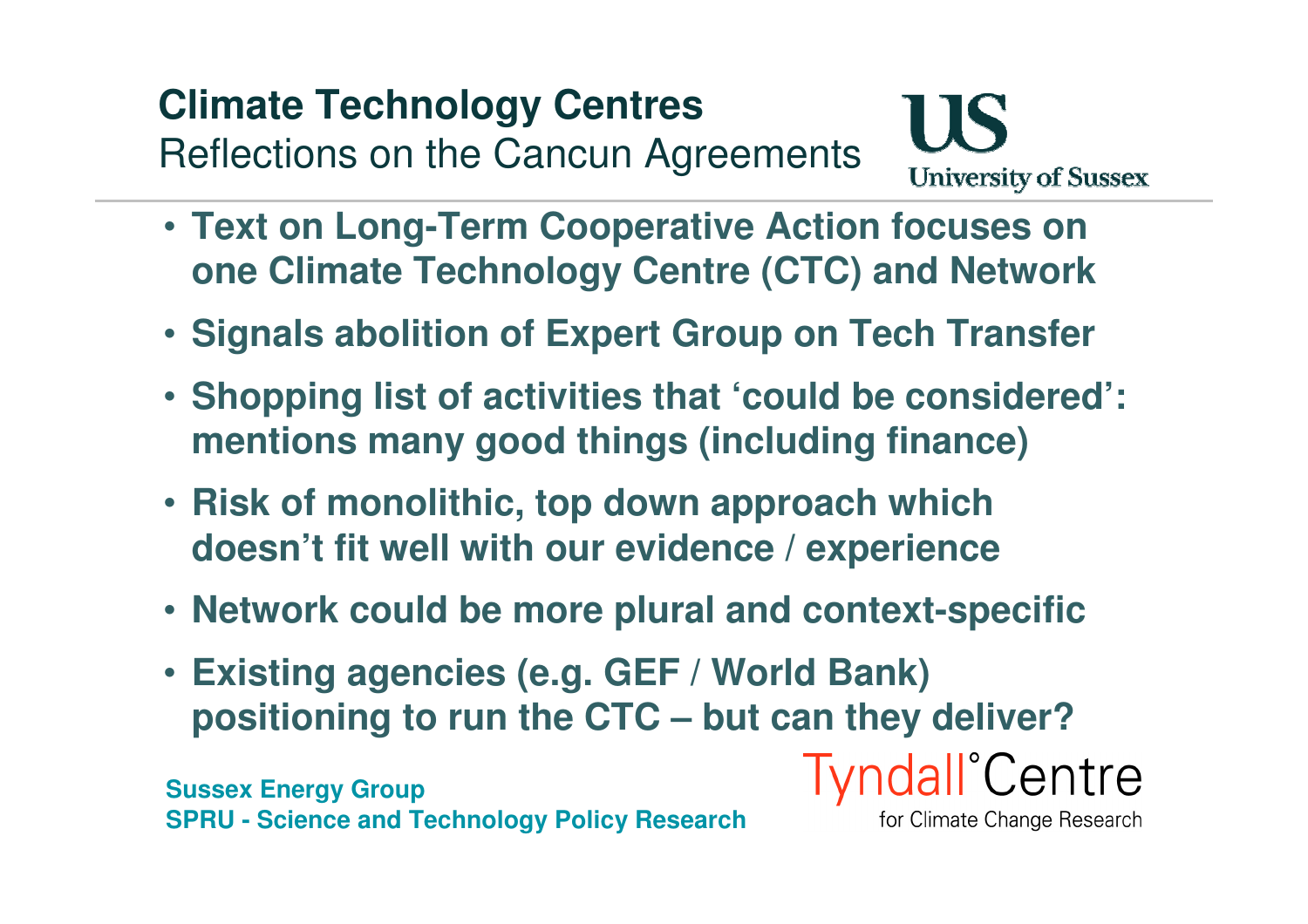# **Cancun agreements**What implications for the UK?



- **UK still seen as a leader: Climate Change Act; early provision of international finance etc.**
- **Dilemma remains about level of ambition: CCC approach of alternative budgets reflects this**
- **Recession buys time, but may impact on cross party consensus that the UK should continue to 'lead'**
- **Demonstration effect of UK emissions reductions could be powerful, more progress needed**
- **Competitiveness issues likely to get more important: will they lead to downgrading of UK appetite for altruism?Tyndall**<sup>°</sup>Centre

**Sussex Energy GroupSPRU - Science and Technology Policy Research**